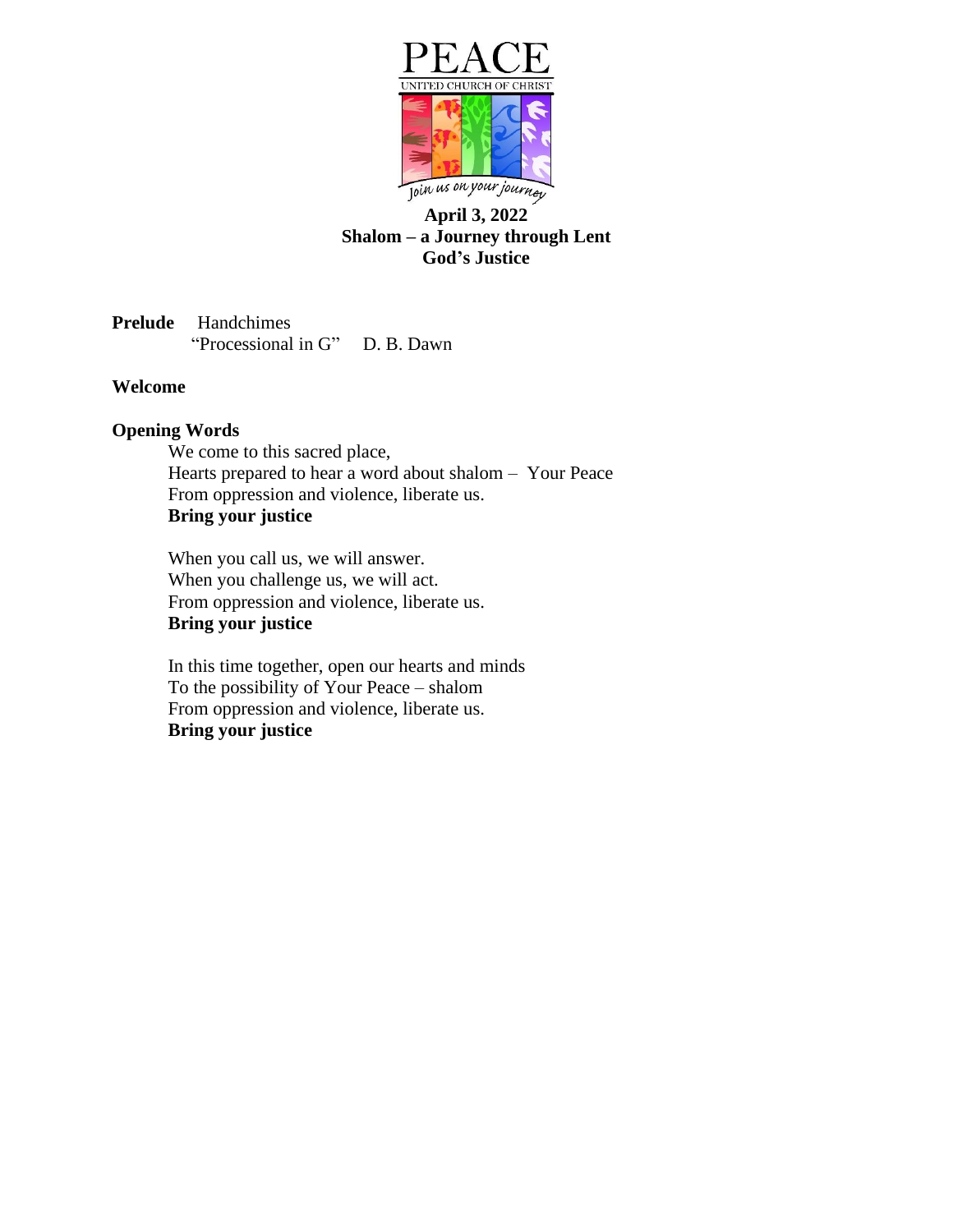**Opening Response** "What Does the Lord Require of You?" Jim Strathdee



### **Prayer of Invocation** Dom Helder Camara

Come Holy One! Do not smile and say you are already with us. Millions do not know you and to us who do, what is the difference? What is the point of your presence if our lives do not alter? Change our lives, Shatter our complacency. Make your word our life's purpose. Take away the quietness of a clear conscience. Press us uncomfortably. For only thus that other peace is made, your peace. Amen

# **Children's Time**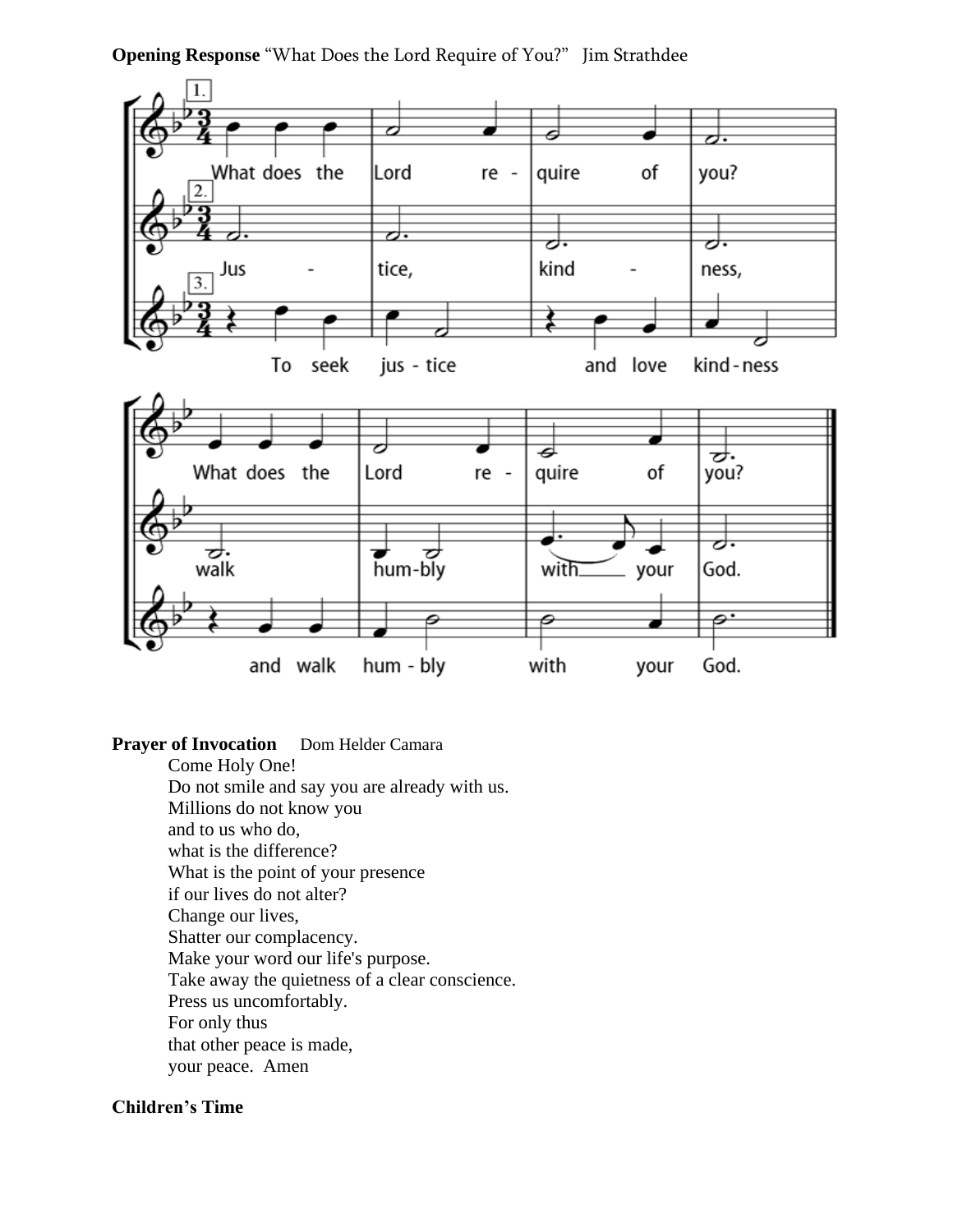### **The Witness of Music** Folk Choir "If I Had a Hammer" Pete Seeger Copyright 1958 Ludlow Music

#### **Readings:**

**Isaiah 11: 1-9**

A shoot shall come out from the stock of Jesse, and a branch shall grow out of his roots. The spirit of the Holy One shall rest on him, the spirit of wisdom and understanding, the spirit of counsel and might, the spirit of knowledge and the fear of the Holy One.

His delight shall be in the fear of the Holy One.

He shall not judge by what his eyes see, or decide by what his ears hear; but with righteousness he shall bring justice to the poor, and decide with equity for the meek of the earth; he shall strike the earth with the rod of his mouth, and with the breath of his lips he shall kill the wicked. Righteousness shall be the belt around his waist, and faithfulness the belt around his loins.

The wolf shall live with the lamb, the leopard shall lie down with the kid, the calf and the lion and the fatling together, and a little child shall lead them. The cow and the bear shall graze, their young shall lie down together; and the lion shall eat straw like the ox. The nursing child shall play over the hole of the asp, and the weaned child shall put its hand on the adder's den. They will not hurt or destroy on all my holy mountain; for the earth will be full of the knowledge of the Lord as the waters cover the sea.

**I Too** by Langston Hughes I too, sing America I am the darker brother They send me to eat in the kitchen when company comes But I laugh and eat well and grow strong Tomorrow, I'll be at the table when company comes Nobody'll dare say to me, "Eat in the kitchen" Then, besides They'll see how beautiful we are and be ashamed I, too, am America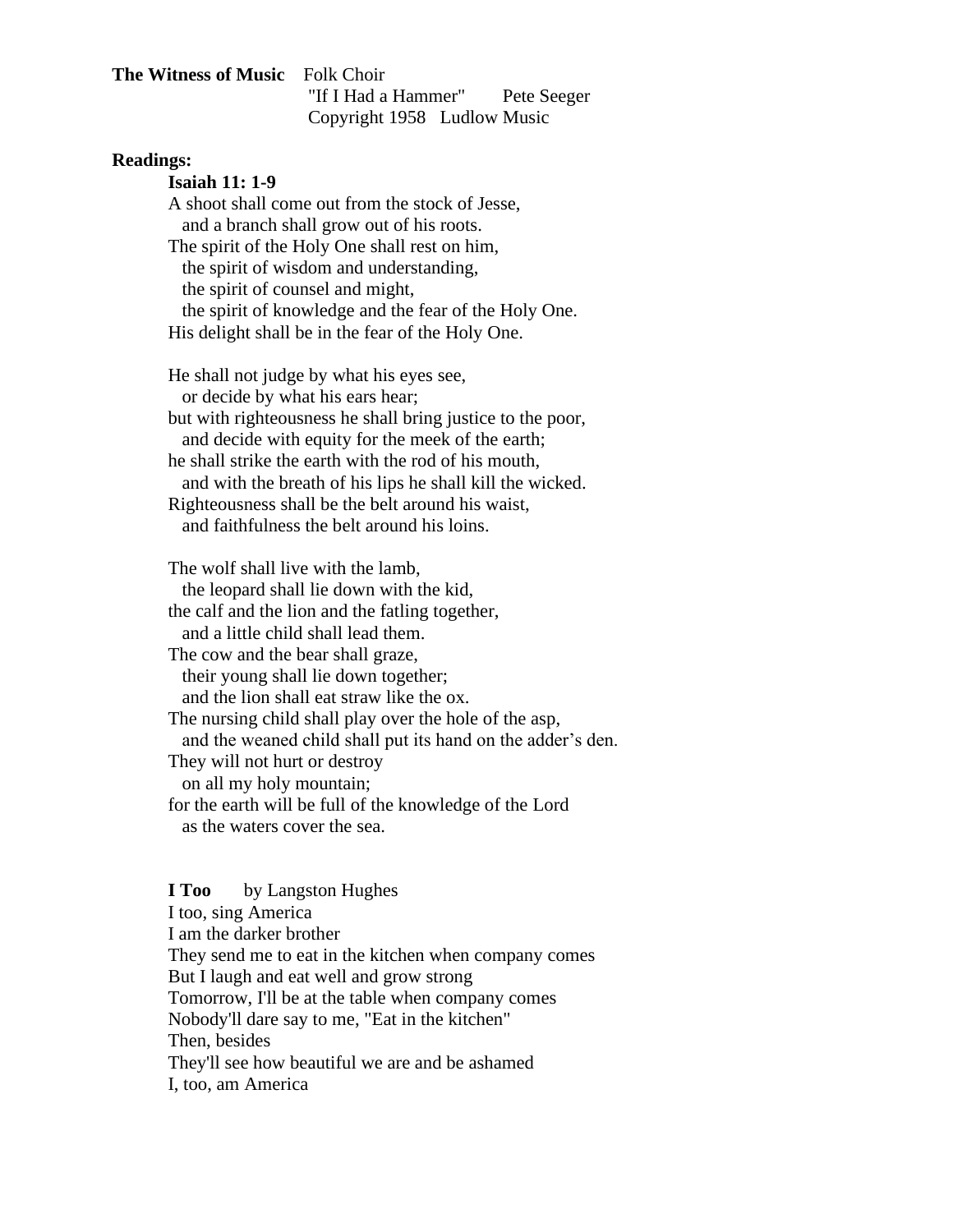### **Sermon Rev. Wendy Bruner**

**Hymn** "For Everyone Born" Text: Shirley Murray Alt. Text: Christopher Grundy